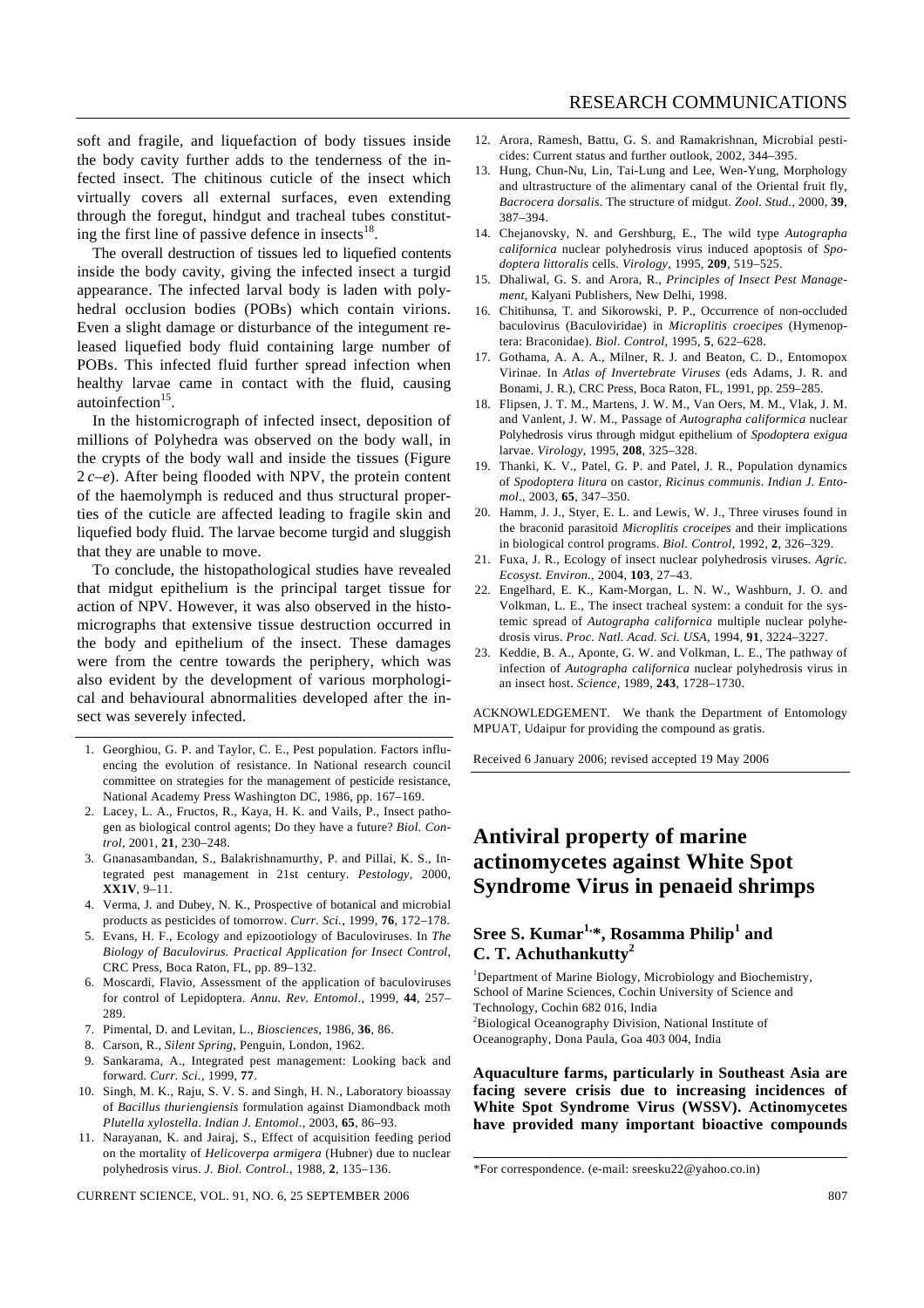**of high prophylactic and therapeutic value and are continually being screened for new compounds. In this communication, the results of a study made to determine the effectiveness of marine actinomycetes against the white spot disease in penaeid shrimps are presented. Twenty-five isolates of actinomycetes were tested for their ability to reduce infection due to WSSV among cultured shrimps. When these actinomycetes were made available as feed additives to the post-larvae of the black tiger shrimp** *Penaeus monodon* **for two weeks and challenged with WSSV, the post challenge survival showed variations from 11 to 83%. However, six isolates have shown to be the most potential candidates for further study.** 

**Keywords:** Actinomycetes, aquaculture farms, penaeid shrimps, White Spot Syndrome Virus.

AQUACULTURE can provide an effective solution to the world's increasing demand for proteinacious food, but the sustained production is being hampered primarily by the outbreak of diseases. The shrimp culture industry is currently going through a period of severe crisis due to the outbreak and recurrence of a viral infection, commonly referred to as the White Spot Syndrome Virus  $(WSSV)^{1}$ . In cultured shrimps, WSSV infection can cause a cumulative mortality of up to 100% within 3–10 days, thereby causing considerable economic loss to the shrimp farmers. The virus infection first appeared among the culture ponds and was discovered in Taiwan, from where it quickly spread to other shrimp-farming countries in Southeast Asia<sup>2</sup>. In India, WSSV infection was first reported from the Kandaleeru creek-fed shrimp farms in Andhra Pradesh $3$  and was subsequently reported from ponds located all along the Indian coasts<sup>4</sup>. WSSV has a double-stranded DNA and is an enveloped, ovoid-shaped virus with a rod-shaped nucleocapsid having flat ends<sup>5,6</sup>. A well-formulated strategy is needed to control this disease.

Use of aquatic plants and animals for biomedical research and the potential of lower marine organisms as sources of pharmaceuticals have opened up new vistas to the whole scenario of aquaculture activities. Recently, Achuthankutty and Desai<sup>7</sup> have described a patented leaf extract formulation that is effective as a prophylactic and therapeutic agent against WSSV in penaeid shrimps. Although actinomycetes constitute only  $\langle 0.05\%$  of the culturable microbial community<sup>8</sup>, they have provided many important bioactive compounds<sup>9</sup> and many of them have exhibited antiviral activity<sup>10,11</sup>. However, no studies on the anti-WSSV properties of marine actinomycetes have been made so far. Therefore, a study was undertaken for screening marine actinomycetes for anti-WSSV property and the results are presented in this communication.

Twenty-five isolates of actinomycetes were randomly selected (source: Microbiology Laboratory, Department of Marine Biology, Microbiology and Biochemistry, School of Marine Sciences, Cochin, India) for the study. These

isolates were isolated from the coastal waters of Cochin (southwest coast of India) and purified by repeated streaking on marine actinomycete growth (MAG) medium (starch – 1 g, yeast extract – 0.4 g, peptone – 0.2 g, agar – 2 g, sea water – 50 ml,  $pH - 7$ ) plates and the colonies were individually isolated by plating. Actinomycetes were first inoculated onto seed medium (5 ml of MAG) and then transferred to production medium (glycerol  $-2.5$  g, beef extract  $-0.5$  g, peptone  $-0.5$  g, yeast extract  $-1.0$  g,  $MgSO_4.7H_2O - 0.05$  g,  $K_2HPO_4 - 0.05$  g,  $CaCO_3 - 0.1$  g, sea water  $-50$  ml, pH $-7$ ) to increase the cell density for increased production of bioactive compounds. After 10 days of incubation, the fermentation broth was concentrated in a vacuum evaporator (Speed Vac, Savant, USA) and 100 ml of the broth was further concentrated to 5 ml and incorporated into 10 g of the pellet feed (Higashimaru, Cochin) with the help of a binder (Bindex gel). Thus, twenty-five feeds were prepared with twenty-five selected isolates of actinomycetes. Two types of control feeds were used for the study. They were designated as  $C_1$  (pellet feed incorporated with production media) and  $C<sub>2</sub>$  (pellet feed without any additives).

*Penaeus monodon* post larvae (PL-20) ranging in weight from 0.015 to 0.03 g were used for the study. PL were obtained from Matsyafed Hatchery (Ponnani, Kerala). They were PCR-screened and found to be negative for WSSV. The PL were acclimatized for one week under laboratory conditions by feeding pellet feed (Higashimaru). Twenty-five acclimatized PL were introduced into each experimental tank and were fed on their respective experimental diet and reared for two weeks. Three replicates were maintained for each feed. Mortality during this period was observed to be negligible in all the tanks.

Fibre reinforced tanks (30 l capacity) were used for the experiment. Water quality was monitored daily<sup>12</sup> and maintained as shown in Table 1. On alternate days, 50% water was exchanged from the experimental tanks after removing the faeces and unconsumed feed.

The life span of haemocyte in shrimps is about two weeks<sup>13</sup>. Therefore, after feeding on experimental diet for

Table 1. Rearing conditions and water quality

| Initial body weight (average) | $0.02166$ g            |
|-------------------------------|------------------------|
| Stocking density              | 25 PL/tank             |
| Tank capacity                 | 301                    |
| Volume of water               | 151                    |
| Feeding level                 | $15-20\%$ body weight  |
| Feeding frequency             | Twice daily            |
| Experimental duration         | 22 days                |
| Water temperature             | $24-27$ °C             |
| pH                            | $7.5 - 8$              |
| Salinity                      | $24-26$ ppt            |
| NH <sub>3</sub>               | $0.01 - 0.02$ mg/l     |
| NO <sub>3</sub>               | Below detectable level |
| NO <sub>2</sub>               | $0.001 - 0.01$ mg/l    |
| Dissolved oxygen              | $6 - 7$ mg/l           |
|                               |                        |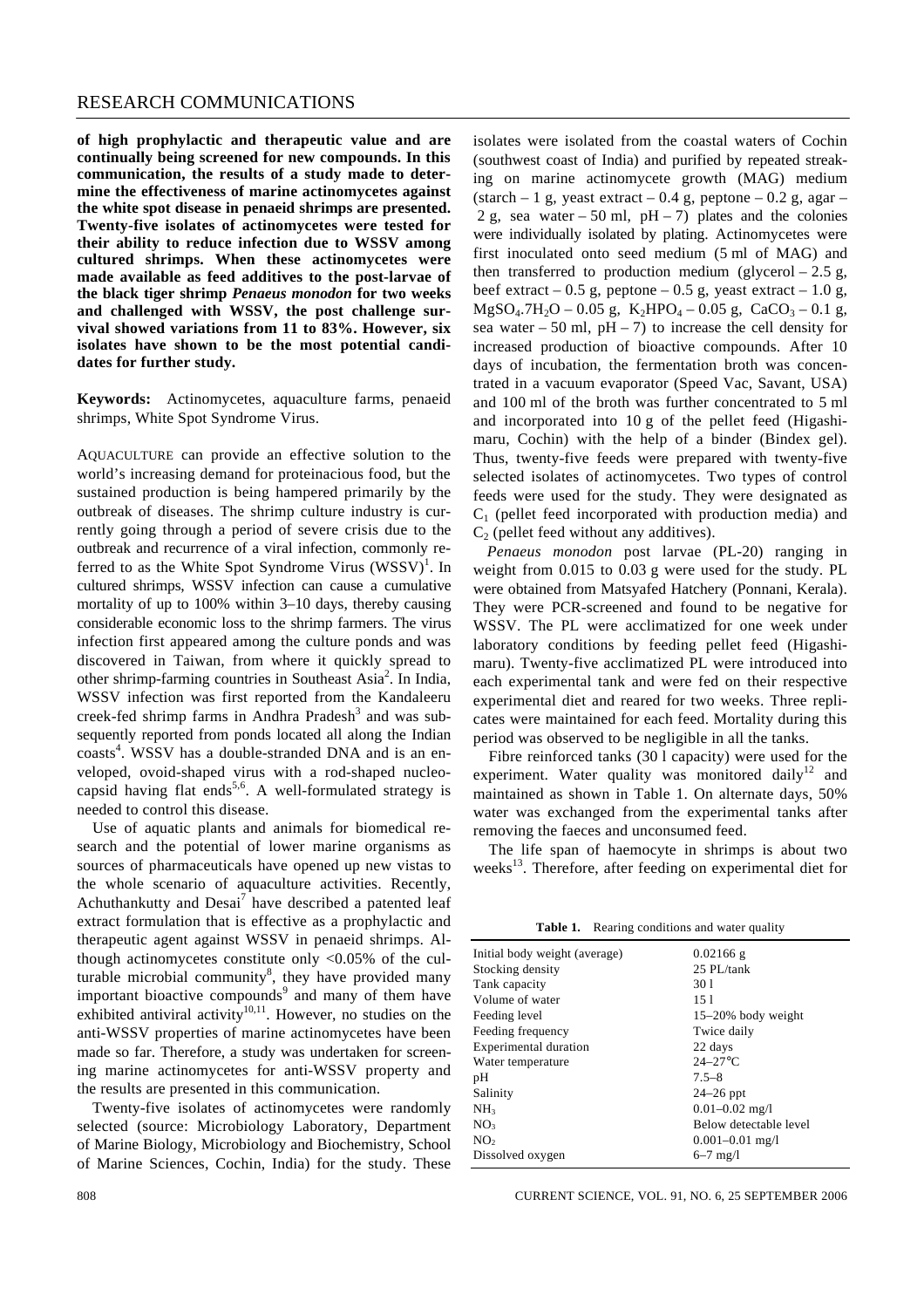two weeks, they were challenged with WSSV. This was done by feeding the PL with WSSV-infected adult *P. monodon* (confirmed by PCR screening), after starving them for 12 h. They were fed in the morning and evening *ad libitum*, ensuring availability of infected meat to the entire experimental PL in the tanks. After the challenge, they were fed on the respective experimental diet. Triplicates were maintained for each diet and rearing conditions were maintained as given in Table 1. Mortality was recorded everyday and the mortality caused by WSSV infection was confirmed by checking the characteristic cuticular white spots on the carapace. The infected PL exhibited symptoms characteristic of WSSV. They appeared sluggish, surfaced frequently, showed lack of appetite and developed reddish discoloration and white spots on the inner margin of the carapace and the moribund individuals exhibited reduced preening activity $14$ .

The data were subjected to Duncan's multiple range analysis using the SPSS 10.0 package for Windows to bring out the differences between various treatment means.

The mortality rate in the controls sharply increased from day 3 and among PL fed on SL 80, SL 97, SL 105 and SB 301 diet. As the disease intensified, almost complete mortality occurred in the controls. Maximum death



**Figure 1.** Post challenge (White Spot Virus) survival of *Penaeus monodon* post larvae fed on various experimental feeds.

CURRENT SCIENCE, VOL. 91, NO. 6, 25 SEPTEMBER 2006 809

occurred on day 4 in tanks fed on SL 39, SL 37, SB 377 and on day 5 in those fed on SL 100, SL 85, SL 35, SL 25, SL 20, SL 4, SB 361, SA 20, SA 17, SA 14B, SA 14A and SA 9 diet. In the case of SL 33, SL 6, SA 99, SA 8 and SA 2 fed PL, increased mortality occurred on day 6. However, in tanks fed with SL 27, the population remained nearly stable throughout the period of the experiment.

The pattern of post-challenge survival % (PCS%) in the twenty-seven treatments (twenty-five experimental and two controls) exhibited a wide range of variation during the course of the experiment (Figure 1). PCS% was lowest in the controls  $C_1$  – 4.3 and  $C_2$  – 5.2 on day 7. PL fed on SL 100, SL 97, SA 9, SA 14 A, SA 17, SA 20, SB 301, SB 361, SB 377, SL 25, SL 89, SL 80 and SL 105, exhibited PCS% that varied between 10 and 25. A higher PCS% varying from 30 to 40 was observed among PL fed on SA 14B, SA 99, SL 4, SL 20, and SL 37. However, six feeds, viz. SA 2, SA 8, SL 27, SL 33, SL 39 and SL 85 recorded the highest PCS% ranging between 50 and 83. Also, severity of the infection observed on days 3, 4 and 5 in PL fed with other diet was not visible in these groups. Therefore, these six isolates can be considered as the most potential ones against WSSV infection.

When the data were subjected to Duncan's multiple range analysis (Table 2) to bring out the differences between treatment means, thirteen groups emerged.  $C_1$ ,  $C_2$ 

**Table 2.** Post challenge (White Spot Virus) survival of *Penaeus monodon* post larvae fed with different experimental feeds and controls. (Isolates having same superscripts formed one group)

| Isolate                      | Day 7 | <b>SD</b> |
|------------------------------|-------|-----------|
| SA2 <sup>hij</sup>           | 50.18 | 4.65      |
| $SAS^{jk}$                   | 60.00 | 7.10      |
| $S\mathcal{A}9^{\text{efg}}$ | 33.18 | 12.62     |
| $SA14A^{cdef}$               | 26.01 | 7.26      |
| SA14B <sup>hij</sup>         | 49.46 | 0.93      |
| $SA17^{cdef}$                | 24.44 | 5.09      |
| $SA20^{cde}$                 | 22.08 | 6.07      |
| SA99 <sup>ghij</sup>         | 46.37 | 6.44      |
| $SB301^{cde}$                | 22.22 | 10.18     |
| SB361 <sup>bcd</sup>         | 18.21 | 2.47      |
| $SB377^{abc}$                | 18.30 | 8.49      |
| SL4 <sup>fgh</sup>           | 36.98 | 6.50      |
| SL6 <sup>ghi</sup>           | 43.60 | 4.39      |
| SL20 <sup>ghi</sup>          | 41.90 | 7.66      |
| $SL25^{\text{def}}$          | 27.49 | 5.21      |
| SL27 <sup>m</sup>            | 82.78 | 9.48      |
| $SL33^{lm}$                  | 76.70 | 7.27      |
| SL35 <sup>kl</sup>           | 64.95 | 8.06      |
| SL37 <sup>ghi</sup>          | 46.03 | 8.50      |
| SL39 <sup>lm</sup>           | 74.13 | 8.78      |
| $SL80^{\text{cde}}$          | 22.77 | 9.34      |
| $SL85^{iij}$                 | 51.76 | 7.80      |
| SL97 <sup>abc</sup>          | 11.67 | 10.41     |
| $SL100^{abc}$                | 16.06 | 1.57      |
| $SL105^{\text{cdef}}$        | 25.07 | 7.22      |
| Cntrl $1^{abc}$              | 4.30  | 7.45      |
| Cntrl 2 <sup>abc</sup>       | 5.26  | 9.12      |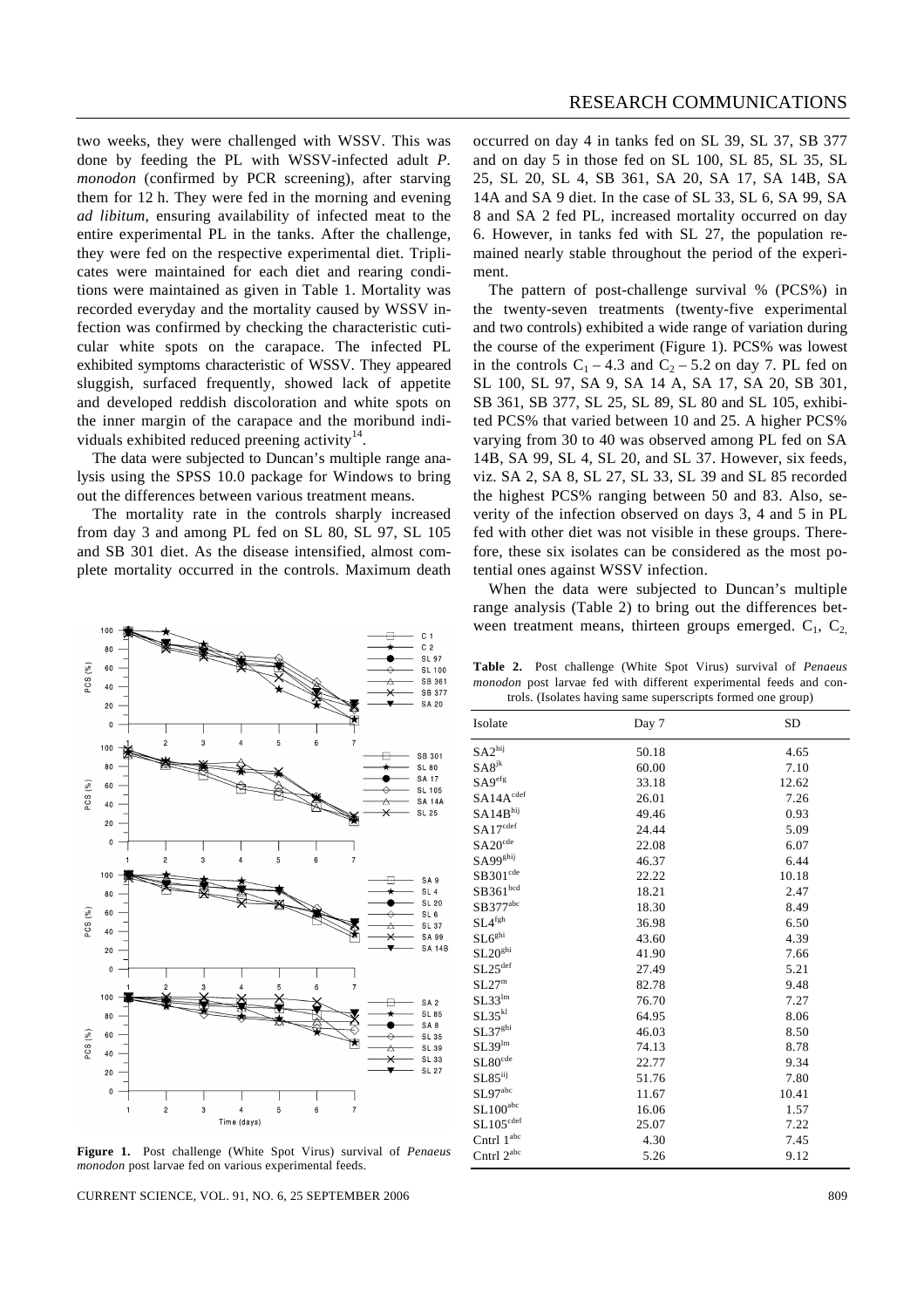#### RESEARCH COMMUNICATIONS

SL 97 and SL 100 formed one group, as they did not show any significant variation. All the other isolates formed different groups depending on the similarities. In the study, although six isolates recorded PCS greater than 50%, Duncan's multiple range analysis brought out further variations and grouped them into three different groups, viz*.* SA 2, SA 8, SL 85 as one, SL 39 and SL 33 as the second and SL 27 as the third group.

Flegel<sup>15</sup> reviewed the response of shrimps to viral pathogens and suggested that their defence system can be stimulated for a limited length of time, which is often much shorter than that in vertebrates. Similar results have also been obtained in a study by Alabi *et al*. <sup>16</sup>. Results of several defence stimulation experiments followed by WSSV challenge tests are available. For instance, antigens that can be absorbed by shrimp via the digestive system can contribute to disease resistance in shrimp<sup>17</sup>. Dietaryglucans also have been shown to retard WSSV infection in *P. monodon*<sup>18</sup>. Other prophylactic components that could delay WSSV infection in *P. japonicus* were peptidoglycan and lipopolysaccharide (LPS), both bacterial cell-wall components, and fucoidan, an algal polysaccharide<sup>19,20</sup>. In another study, oral administration of LPS at the rate of 20  $\mu$ g LPS per kg shrimp body weight<sup>-1</sup> day<sup>-1</sup> for 7 days against penaeid acute viraemia (PAV) resulted in 75% survival $^{20}$ . In the present study, six isolates have resulted in >50% survival after feeding for 7 days and three of them >70%. Therefore, the potential of marine actinomycetes in increasing the survival of WSSV-infected shrimp appears to be more.

Pentalactones isolated from the fermentation broth of *Streptomyces* sp. M-2718 has been reported to be active against several DNA viruses $11$ . The antiviral activities of pentalactones and pyrrole-2-carboxylic acid against herpes simplex virus had already been assayed and described $2<sup>1</sup>$ . Researchers have reported that guanine-7-N-oxide produced by *Streptococcus* sp. was found to inhibit *in vitro* replication of the fish herpes virus (Onchorhynchus Masou Virus), rhabdovirus (Infectious Hematopoitic Virus) and a bisegmented double-stranded fish virus (Infectious Pancreatic Necrosis Virus) $10$ . All these studies indicate that, the bioactive compounds produced by actinomycetes function as antiviral antibiotics. The results obtained in the present study may also be considered in accordance with these findings. Thus, it leads to the obvious conclusion that isolates of actinomycetes in the culture broth may have produced bioactive compounds that possess potent antiviral activities. These isolates, when incorporated in the feeds, lowered WSSV infection in shrimps. Isolation of these compounds and their characterization are essential to further the findings of this study, which would lead to the possibility of developing antiviral agents effective against white spot disease in shrimps.

McVey, J. P.), CRC Press, Boca Raton, Florida, 1993, pp. 393– 486.

- 2. Kimura, I., Yamano, K., Nakano, H., Momoyama, K., Hiraoka, M. and Inouye, Detection of penaeid rod-shaped DNA virus (PRDV) by PCR. *Fish Pathol*., 1996, **31**, 93–98.
- 3. Mohan, C. V., Sudha, P. M., Shankar, K. M. and Hedge, A., Vertical transmission of white spot baculovirus in shrimps – A possibility? *Curr. Sci.*, 1997, **73**, 109–110.
- 4. Ganapathy, R. and Viswakumar, M., Present status and future prospects of coastal aquaculture in India. In Proceedings of the International Workshop on Aquaculture and Environment (eds Menon, N. R., Kurup, M. B. and Philip, R.), 2001, pp. 1–15.
- 5. Wang, C. H. *et al.*, Purification and genomic analysis of baculovirus associated with white spot syndrome (WSBV) of *Penaeus monodon*. *Dis. Aquat. Org*., 1995, **23**, 239–242.
- 6. Wongteerasupaya, C. *et al.*, A non-occluded, systemic baculovirus that occurs in cells of ectothermal and mesodermal origin and causes high mortality in the black tiger prawn *Penaeus monodon. Dis. Aquat. Org.*, 1995, **21**, 69–77.
- 7. Achuthankutty, C. T. and Desai, U. M., Treatment of white spot syndrome virus (WSSV) in penaeid shrimp aquaculture using plant extract. In Proceedings of MBR 2004 National Seminar on New Frontiers in Marine Bioscience Research, pp. 63–67.
- 8. Choi, J. D. and Park, U. Y., Identification of the marine microorganisms producing bioactives. *Bull. Kor. Fish Soc*., 1999, **26**, 305–311.
- 9. Okami, Y. and Hotta, The search for bioactive metabolites from marine bacteria. *J. Mar. Biotechnol.*, 1988, **1**, 59–65.
- 10. Hasobe, M., Saneyoshi, M. and Isono, K., Antiviral activity and its mechanism of guanine 7-N-oxide on DNA and RNA viruses derived from salmonid. *J. Antibiot*., 1985, **38**, 1581–1587.
- 11. Nakagawa, A., Tomoda, H., Hao, V. M., Iwai, Y. and Omura, S., Antiviral activities of pentalenolactones. *J. Antibiot.*, 1985, **8**, 1114–1115.
- 12. Parsons, T. R., Maita, Y. and Lalli, C. M., *A Manual of Chemical and Biological Methods for Sea Water Analysis*, Pergamon Press, Oxford, 1984.
- 13. Sung, H. H., Kuo, G. H. and Song, Y. L., Vibriosis resistance induced by glucan treatment in tiger shrimp – *Penaeus monodon*. *Fish Pathol.*, 1994, **29**, 11–17.
- 14. Sudha, P. M., Mohan, C. V., Shankar, K. M. and Hegde, A., Relationship between White Spot Syndrome Virus infection and Clinical manifestation in Indian cultured penaied prawns. *Aquaculture*, 1998, **167**, 195–110.
- 15. Flegel, T. W., The shrimp response to viral pathogens. In The New Wave. Proceedings of the Special Session on Sustainable Shrimp Culture, Aquaculture 2001 (eds Browdy, C. L. and Darryl, E. J.), The World Aquaculture Society, Baton Rouge, pp. 190–214.
- 16. Alabi, A. O., Larchford, J. W. and Jones, D. A., Demonstration of residual antibacterial activity in plasma of vaccinated *Peneaus vannamei*. *Aquaculture*, 2000, **187**, 15–34.
- 17. Sung, H. H. and Song, Y. L., Tissue location of Vibrio antigen delivered by immersion to tiger shrimp (*Penaeus monodon*). *Aquaculture*, 1996, **145**, 41–54.
- 18. Chang, C. F., Su, M. S., Chen, H. Y., Lo, C. F., Kou, G. H. and Liao, I. C., Effect of dietary-1,3-glucan on resistance to white spot syndrome virus (WSSV) in postlarval and juvenile *Penaeus monodon*. *Dis. Aquat. Org*., 1999, **36**, 163–168.
- 19. Itami, T. *et al.*, Enhancement of disease resistance of kuruma shrimp, Penaeus japonicus, after oral administration of peptidoglycan derived from Bifidobacterium thermophilum. *Aquaculture*, 1998, **164**, 277–288.
- 20. Takahashi, Y. *et al.*, Enhancement of disease resistance against penaeid acute viraemia and induction of virus inactivating activity in haemolymph of kuruma prawn, *Penaeus japonicus*, by oral administration of *Pantoea agglomerans* lipopolysaccharide (LPS). *Fish Shellfish Immunol*., 2000, **10**, 555–558.

810 CURRENT SCIENCE, VOL. 91, NO. 6, 25 SEPTEMBER 2006

<sup>1.</sup> Lightner, D. V., Diseases of cultured penaeid shrimps. In *CRC Handbook of Mariculture, Vol 1, Crustacean Aquaculture* (ed.